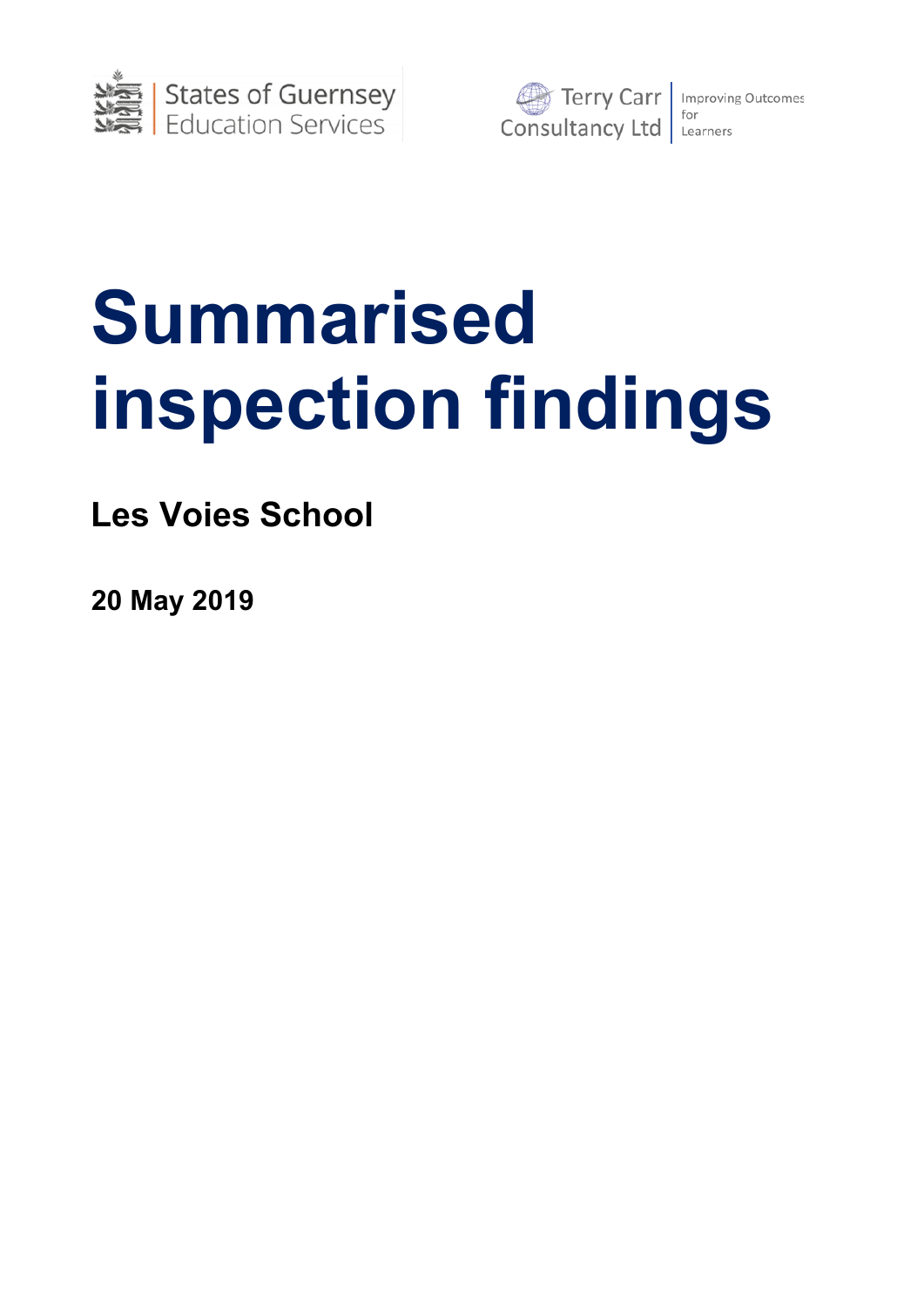# **1.3 Leadership of change very good**

This indicator focuses on collaborative leadership at all levels to develop a shared vision for change and improvement which is meaningful and relevant to the context of the school within its community. Planning for continuous improvement should be evidence based and linked to effective self-evaluation. Senior leaders should ensure the need for change is well understood and that the pace of change is appropriate to ensure the desired positive impact for learners. The themes are:

- *Developing a shared vision, values and aims relevant to the school and its community*
- *Strategic planning for continuous improvement*
- *Implementing improvement and change*

# **Developing a shared vision, values and aims relevant to the school and its community**

- The headteacher opened the school in 2013 with a distinctive vision which differed from the predecessor organisation, the Link Centre. The vision is to provide all young people with the same opportunities that are available to others in mainstream schools. To deliver this vision, the school aims to reduce and remove the barriers which the young people have to learning in a school setting. In addition, the school and outreach service provide support and guidance for all schools in the Bailiwick in addition to a range of other services including education other than at school, and alternative provision for students who are not able to attend school.
- Young people have a wide range of barriers to learning. They include gaps in their knowledge and skills arising from interrupted learning, especially in mathematics and literacy; and mental health / social and emotional difficulties which impede young people's ability to focus on and persevere with specific tasks and communicate and collaborate with peers and adults.
- The headteacher has been very successful in bringing about a culture change in the school and sharing this vision with the school's partners, staff and parents. A great deal of success has been achieved in reducing the majority of young people's barriers to learning, enabling them to develop relevant skills and knowledge.
- The school's other senior leaders, middle leaders, teachers and learning support assistants (LSA) are fully committed to this vision and strive to implement it for the benefit of the young people.
- Senior leaders, middle managers and staff in school and in the Les Voies inclusion service value and care for the children and young people who have social, emotional and mental health issues. They are interested in and listen to these students and do not judge them when they cannot cope with learning or working with others.
- The service has been very successful in its outreach support work with other schools on the island to help them to meet the needs of their children and young people with social, emotional and mental health issues.
- The service also provides workshops and support for all families on children's and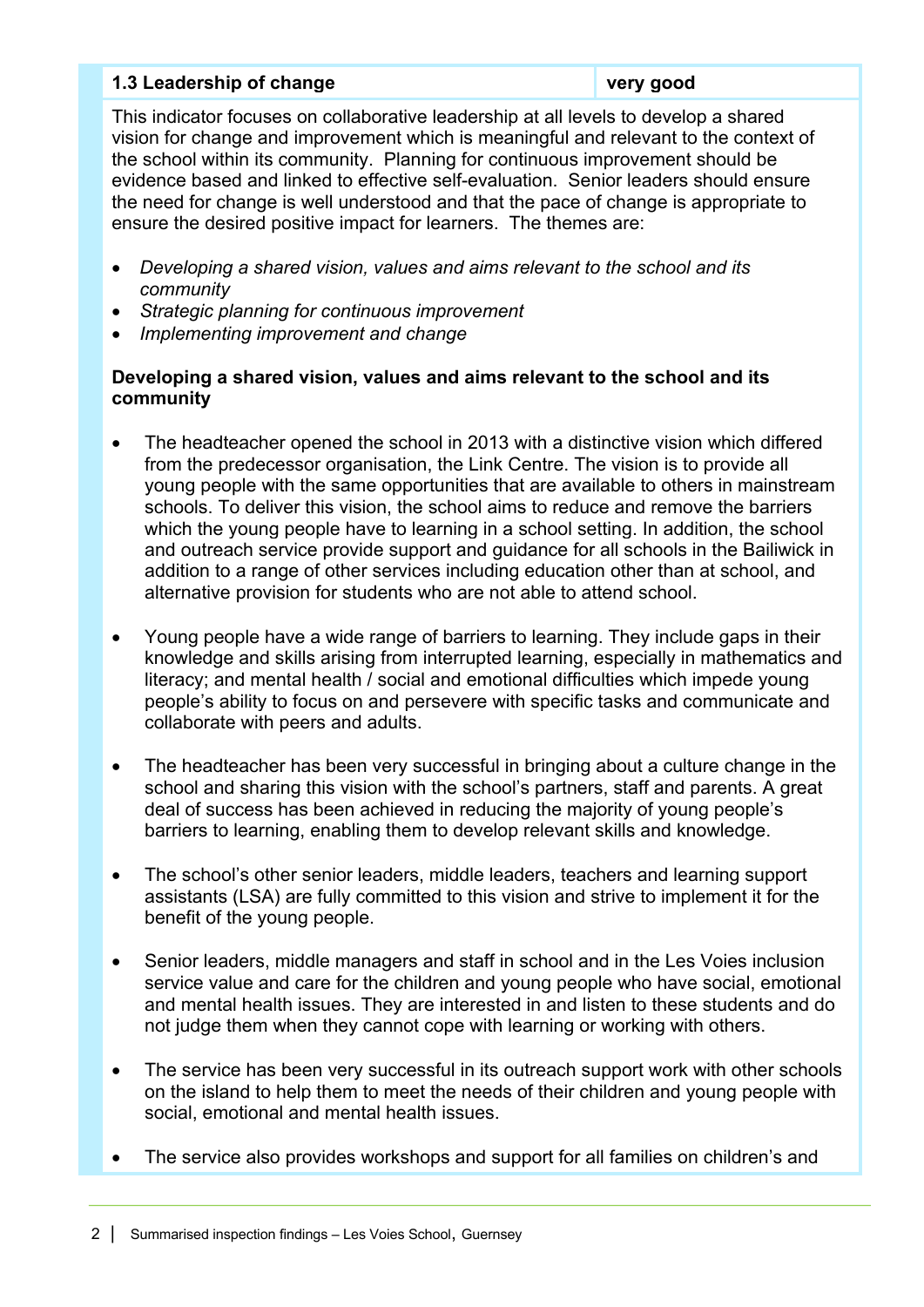young people's social, emotional and mental health issues. In these workshops, staff share the school's vision well and the approaches taken to reducing students' barriers to learning.

# **Strategic planning for continuous improvement**

- Over the last three years the school has adopted a consistent and coherent approach to improving its effectiveness. Within the overall vision of the school, the headteacher has put in place very ambitious plans to improve the effectiveness of the school and the outreach service.
- The improvement plans indicate that there has been a concerted effort to improve aspects of management, staffing, the school's facilities and resources, teaching and learning, curriculum and assessment, students' attendance, and students' social emotional and mental health. The school also dealt with the provision of food for young people as this is not provided by Education Services.
- A key element of the school's approach to continuously improving is to develop further the skills of teachers. This is particularly important given the island context of the school and the difficulty in recruiting teachers who are skilled and confident in working within the school's unique setting. The school has adopted a coaching approach in which a senior leader works regularly with two teachers, who in turn evaluate each other's teaching. The headteacher checks the effectiveness of this approach to developing teachers' skills when he carries out formal observations of each teacher's lessons.
- As part of its outreach support, the service helps develop further the skills of teachers in the other schools on the island to support children and young people with barriers to their learning.
- Regular meetings and supervisions are in place for learning support assistants. However, the approach adopted by the school to enhancing their skills and sharing good practice is not as well advanced as that provided for teachers.

# **Implementing improvement and change**

- A great deal of emphasis has been placed by senior leaders upon developing an appropriate curriculum which meets the needs of all young people in school. Senior and middle leaders have worked hard to provide additional steps to enable young people to access and benefit from the Guernsey Big Picture Curriculum. In addition, the school has developed an associated assessment framework in tandem, to enable the school to track the progress and attainment of students as they advance through the school. The school is aware of the need to replace the BTEC courses in Years 10 and 11 as they are phased out and find suitable alternative courses.
- All classes now have dedicated LSAs who have developed strong relationships with students in their classes and with their families. This change from an earlier subjectbased deployment has improved relationships with students and their families. Teachers and LSAs have very positive relationships and work together very well as class-based teams in middle school and with their classes and subject specialists in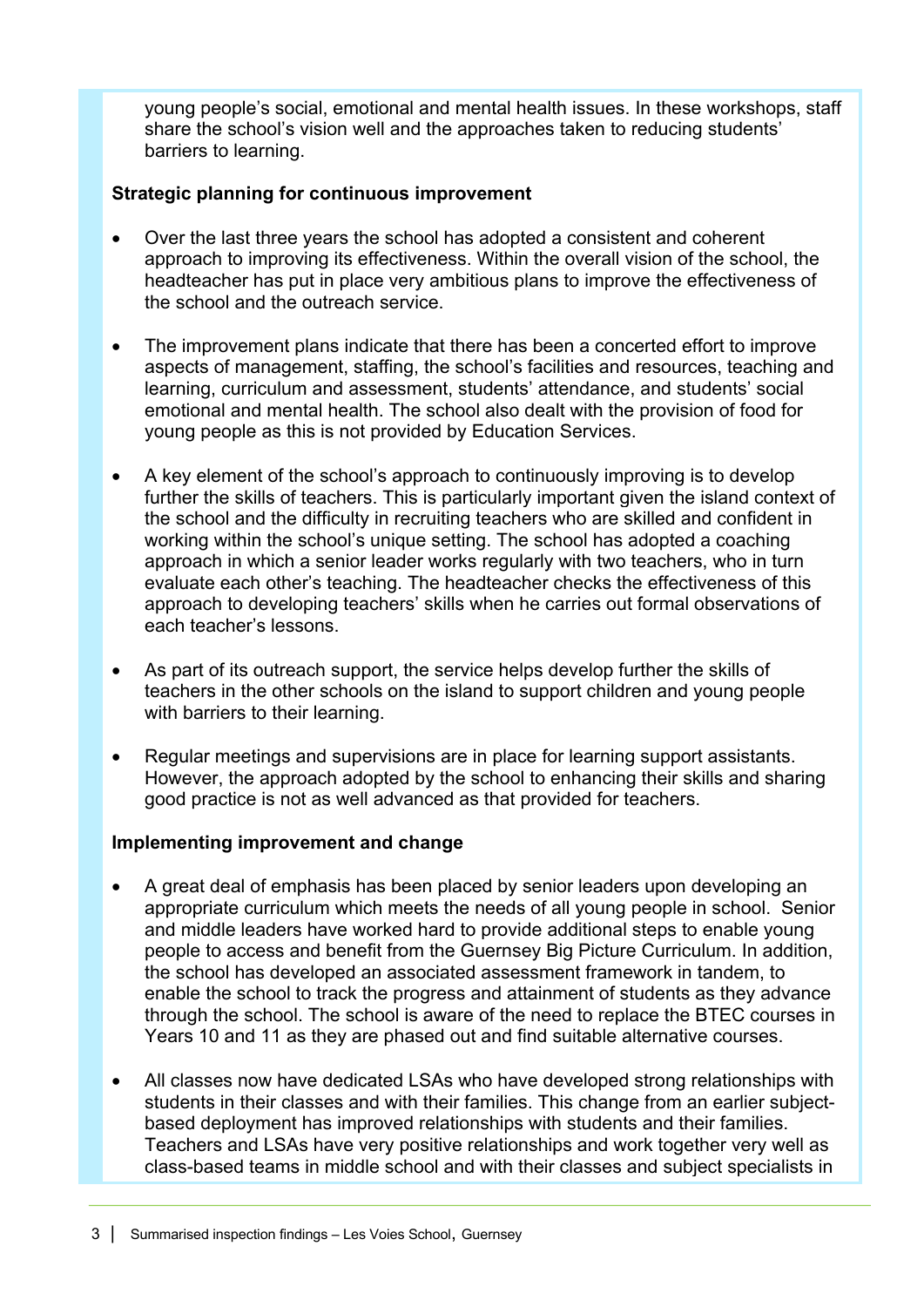the senior school. Together, teachers and LSAs regularly reflect on their work and seek ways of enhancing their practice for the benefit of the students.

- The school now provides an innovative approach to supporting students with social emotional and mental health issues in other schools. Outreach learning mentors provide stable and reliable points of contact for these students. Staff take great care to match their support to an individual's needs. Young people, parents and teachers comment very positively about the impact the mentors have on young people's attendance, punctuality, attitudes to learning, confidence and social skills.
- Learning mentors make very effective use of approaches such as the Decider Skills framework to help children and young people talk about their strengths, their concerns and what they can change to make things better.
- The service also provides young people and parents with very helpful, practical guidance on how to develop positive habits and attitudes to improve their life chances.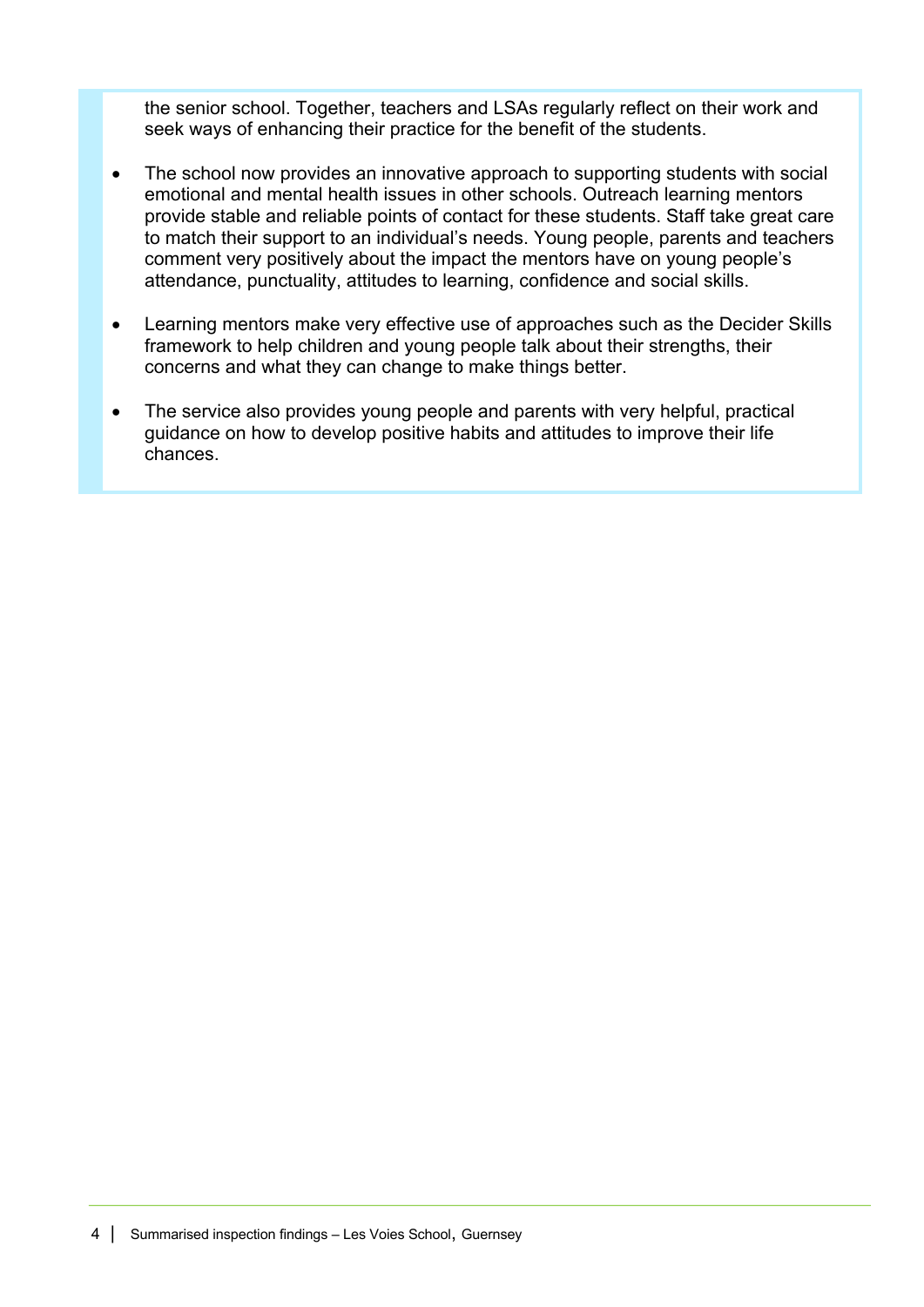# **2.3 Learning, teaching and assessment good**

This indicator focuses on ensuring high-quality learning experiences for all children and young people. It highlights the importance of highly-skilled staff who work with children, young people and others to ensure learning is motivating and meaningful. Effective use of assessment by staff and learners ensures children and young people maximise their successes and achievements. The themes are:

- *Learning and engagement*
- *Quality of teaching*
- *Effective use of assessment*
- *Planning, tracking and monitoring*

# **Learning and engagement**

- Respect for children and young people's rights is at the heart of the school's life and work. Teaching and support staff acknowledge students' positive behaviour promptly using the very practical points system. Staff regularly acknowledge students' views and opinions on what and how they learn in the course of lessons. Learning reviews include student views on their learning. As a result, most learning proceeds in a calm, measured and positive context in classrooms, and in outdoor learning such as field trips. Almost all learners confidently interact with each other, staff and visitors during lessons and break times.
- Learners across the school engage well with their learning, overall. Practical tasks in mathematics, for example, well-linked to real-life application, result in wellmotivated learning. Students regularly use digital technologies, with effective examples of creativity, for example in art and photography.
- Students work very well with the service's learning mentors. Successful outcomes include improvements in attendance, punctuality, attitudes to learning, attainment and achievement.
- For a significant proportion of students, maintaining regular attendance at school remains a challenge. Students show good progress in their social skills, in their interactions with each other and with adults. However, they do not always show resilience and persistence in their academic learning. This would help them make better progress in their subjects. When given the opportunity to learn actively, students engage well and cooperate effectively.
- In most lessons, students are clear about the purpose of their learning. However, they do not always find tasks and activities well-matched to their needs. Students increasingly take responsibility for their learning, particularly when engaged in practical tasks such as photography. In such contexts, young people independently follow productive routines and apply themselves carefully to meet or exceed expectations.
- In their learning activities, students regularly answer questions posed by teachers to extend their learning. Less commonly, they pose questions of their own about what and how they will learn. Collaborative learning in pairs and groups increasingly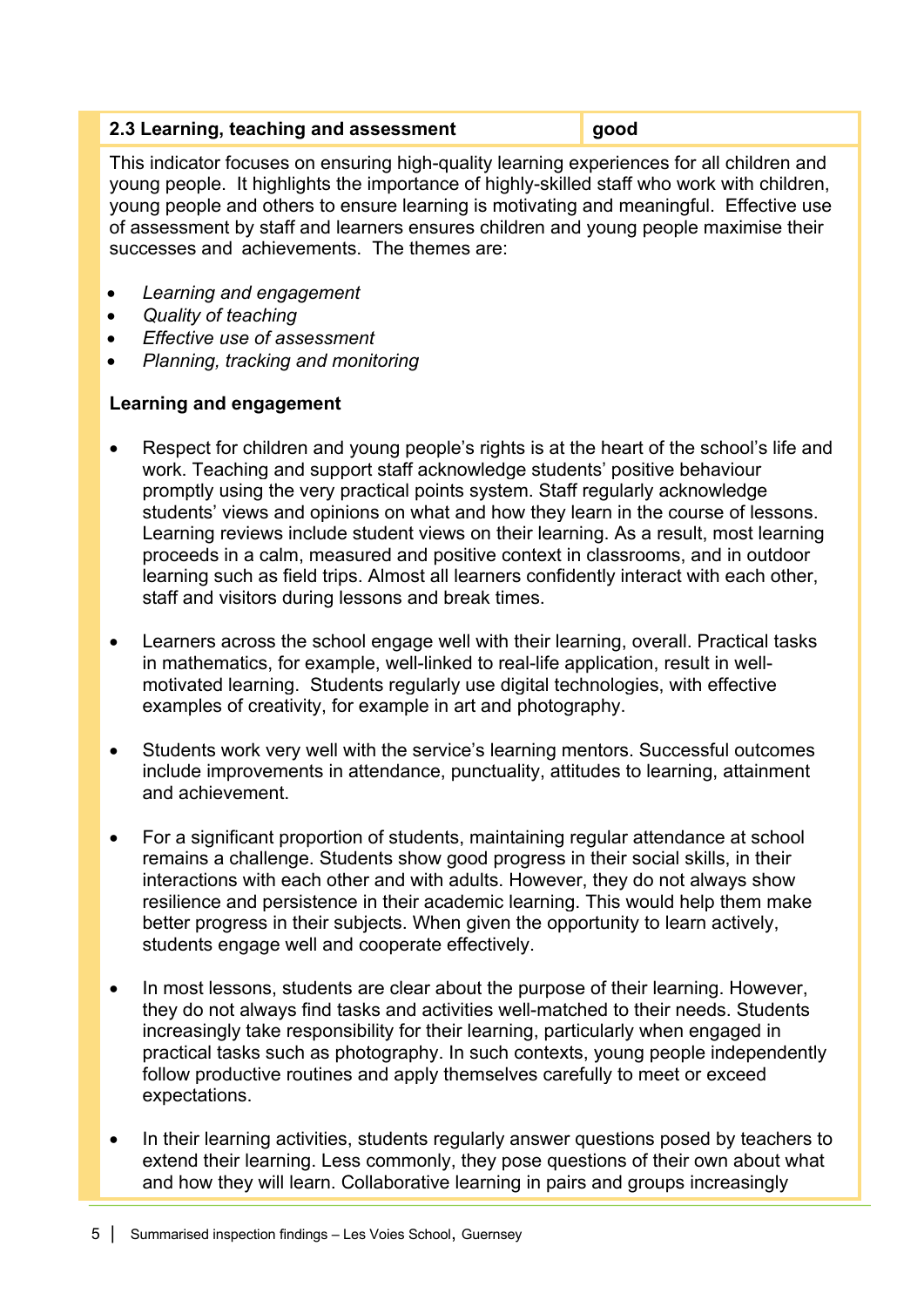features in lessons but is not yet a regular experience for all learners.

# **Quality of teaching**

- Teaching across the school is consistently based on detailed daily lesson and longer-term curriculum planning, creatively reflecting the Big Picture Curriculum. These plans include personalised approaches well-focused on meeting individual students' academic and personal development needs. Class teachers and LSAs often play effective complementary roles in presenting tasks and activities and supporting students.
- Most lessons feature teachers' and students' effective use of digital technology for a range of purposes. These include finding key information, enhancing photography, and editing writing. This is well exemplified by attractively presented displays, for example illustrating and re-telling Greek myth and legend. In the best lessons, teachers share learning intentions and check students' understanding of these intentions through an effective plenary at the end of the lesson.
- Teachers provide opportunities for students to learn in a range of motivating and engaging contexts. These include practical classrooms, the local community and on field trips. There is scope to further develop creative learning opportunities, for example in practical settings such as design, manufacture and entrepreneurship, building on existing opportunities for active learning.
- Learning and teaching activities in the school are very well-supported by the team of LSAs. Many LSAs are long-serving and know children, young people, and their community very well. They make a major contribution to the establishment of positive learning environments wherever these are located, whether in school or on field trips.
- Staff in the service provide highly effective and valued support to schools across the Bailiwick. Learning Mentors work closely with school staff to support learners' access to and enjoyment of education. They provide relevant and helpful professional development for teachers. They run informative workshops for parents that present well-researched advice on children's emotional development. These sessions also include current thinking on topical issues such as recommendations on children's 'screen-time' and access to electronic devices.

# **Effective Use of Assessment**

- Accurate assessment of students' academic progress and personal development drives teachers' lesson-planning to meet their students' learning needs. This results in personalised learning planning that takes good account of the ways each student learns best.
- Teachers use a suitable range of assessment methods to ensure that learners can demonstrate their learning to best effect. This can for example involve students in recording their evidence using digital technology.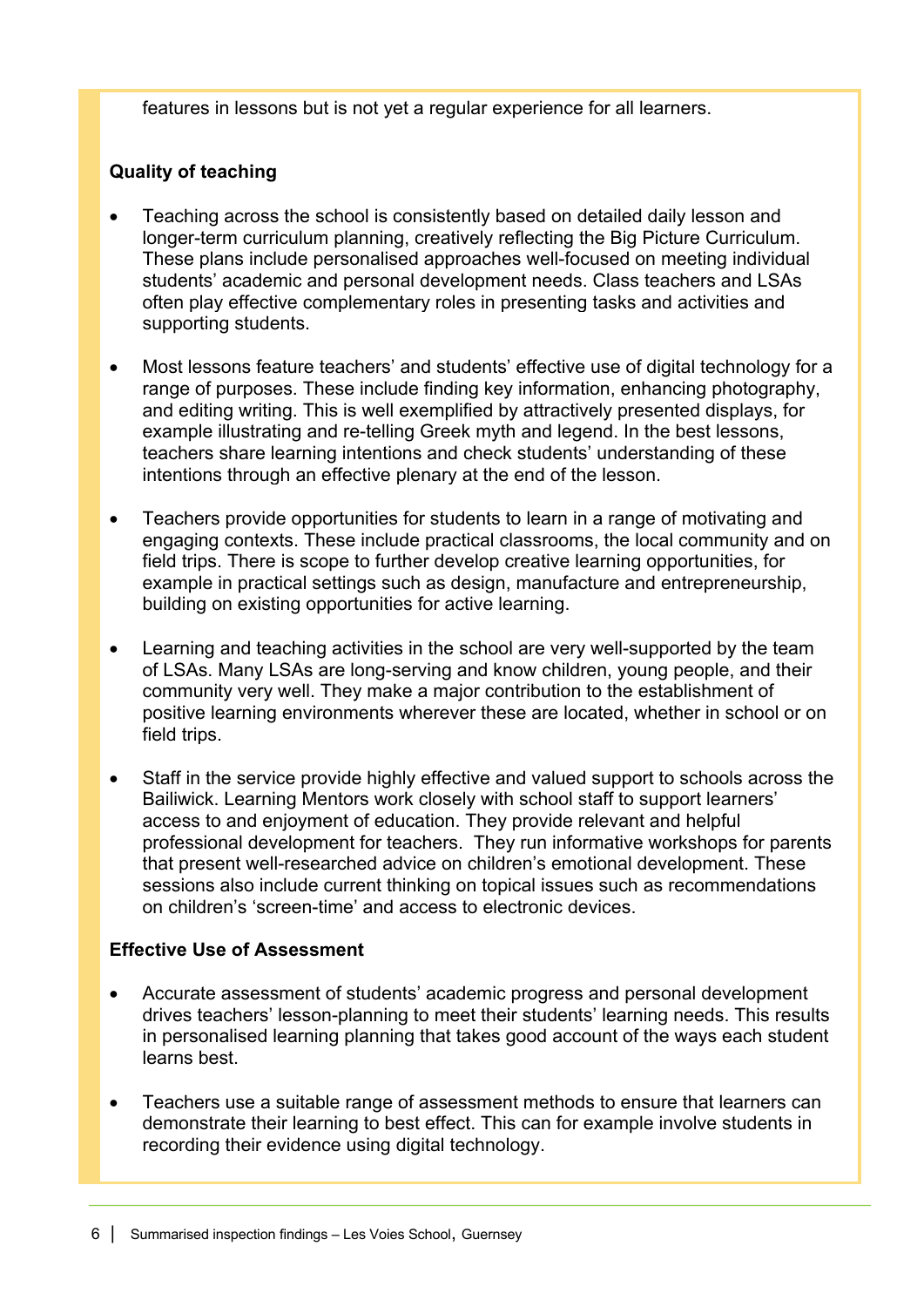- The school's assessment procedures do not yet involve exercises in moderation with other schools which work with the four levels for each element of the curriculum. There is no use of standardised assessments. However, as set out in the following section, the school has its own rigorous approaches to assure the accuracy of teachers' judgements.
- The school is midway through its five-year planning cycle to develop the Bailiwick of Guernsey Curriculum in ways that meet Les Voies learners' needs. This curriculum planning process carefully integrates learning, teaching and assessment approaches in ways that meet students' learning needs increasingly effectively.

# **Planning, tracking and monitoring**

- Leaders and teachers' skilful identification of step-by-step learning within each level of the Bailiwick Curriculum enables their detailed assessment of students' academic progress. As a result, the school can identify more precisely the extent to which their students are meeting or exceeding expected levels of progress through the curriculum.
- The school tracks and monitors all students' emotional health and wellbeing very carefully on its SLEUTH database. As a result, staff build an increasingly detailed understanding of how best to personalise learning to benefit these students as individuals.
- The school checks the accuracy of teachers' assessment of student progress through arranging termly meetings with each teacher and a senior leader. At these meetings teachers provide data and the supporting evidence at the step-by-step detail of the sublevel. This is helping to ensure that students are making appropriate progress in their learning.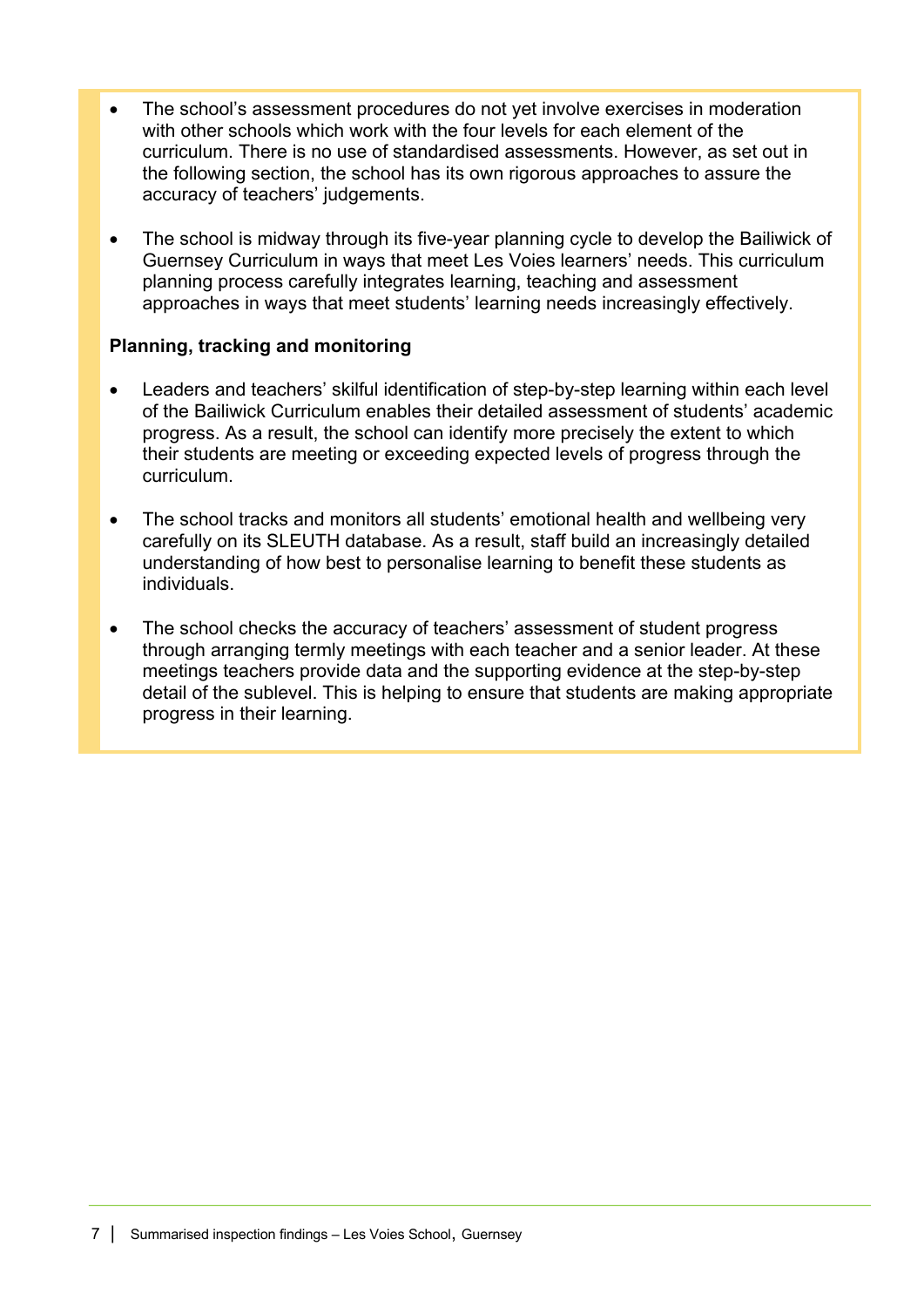# **School choice of Quality Indicator: 2.2 Curriculum**

While this indicator is not evaluated, it highlights the importance of placing the needs of learners at the centre of curriculum design and development. The structure and delivery of the curriculum should take good account of local and national circumstances. The curriculum is the totality of learning experiences as delivered by the school and its partners. An effective curriculum results in strong outcomes for all learners. The themes are:

- *Rationale and design*
- *Development of the curriculum*
- *Learning Pathways*
- *Skills for learning, life and work*

# **Rationale and design**

- Staff at all levels collaborate very effectively to develop the school's curriculum to meet their learners' needs as well as possible. Well-led by the headteacher, senior and middle leaders direct teachers' curriculum development planning in ways that bring together progressive learning and teaching, based on regular and reliable assessment.
- Staff engage wholeheartedly and very effectively with this very detailed approach to short and medium-term curriculum planning. As a result of this work, the school provides a progressive curriculum with consistent approaches to planning learning activities. Lessons are taught in ways that support students to make good progress with their learning, from their individual starting points.
- The school's curriculum provides Guernsey's Big Picture Curriculum to students up to the end of Year 9. Well supported by the headteacher, senior and middle leaders, and teachers are developing this curriculum in ways that are highly appropriate to the context of Les Voies School and its learners. As a result, teachers' curriculum planning takes very good account of the four core purposes, to develop successful learners, confident individuals, responsible citizens and effective contributors.
- The school's curriculum emphasises the four core outcomes to enable all students to be healthy and active, safe and nurtured, included and respected, and to reach their individual potential. The school's effective realisation of these purposes and outcomes is detailed in other sections of this report.
- Beyond Year 9, the school provides a well-planned range of courses that lead to recognised qualifications in academic subjects, vocational training, and personal development. Accordingly, almost all students achieve a range of IGCSE, BTEC and personal development awards by the time they leave Les Voies School.

# **Development of the Curriculum**

- The school's adoption of the Big Picture Curriculum is matched by well-judged and very relevant curricular adaptation and addition. These additions enable teaching approaches and learning experiences that meet students' needs increasingly well.
- Two key features added by the school consist of the additional 'sub-levels' that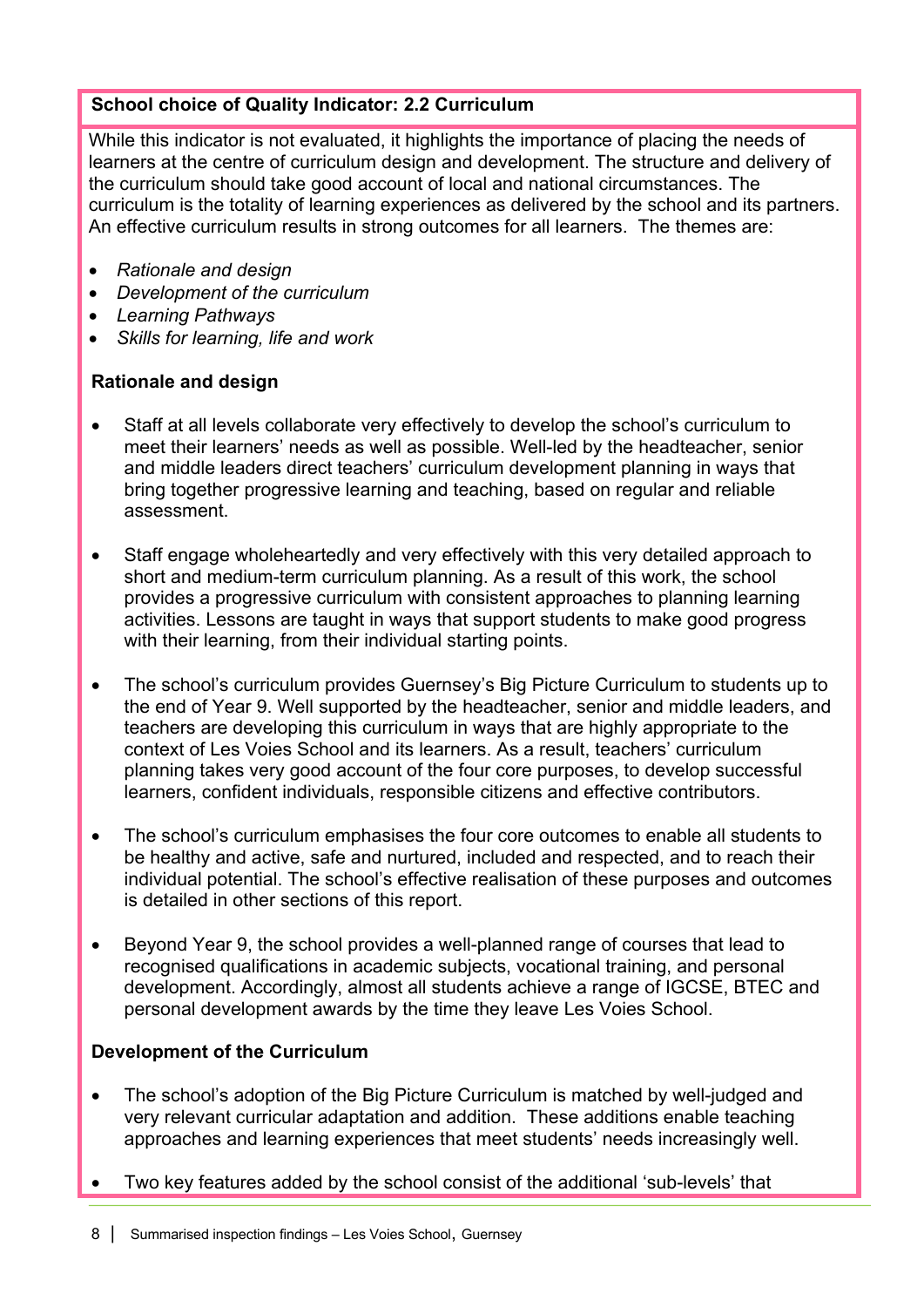teachers have defined. These provide smaller step-by-step learning outcomes for each of the Early, Middle, Bridging, and Later learning outcomes, across all the subjects offered in Les Voies. The second key feature follows from this and relates to assessment planned alongside the curriculum and lesson plans. As a result, teachers can assess measurable progress more regularly, feed this back to learners more quickly, and plan next steps in learning more immediately.

• This major and continuing curriculum adaptation contributes significantly to the increasingly personalised learning experiences provided in Les Voies.

# **Learning Pathways**

• Beyond Year 9, the school supplements the range of IGCSE and BTEC courses and personal development awards such as the John Muir Trust, Duke of Edinburgh's Award and other opportunities for wider achievement. Such supplements include flexible patterns of work experience that may take the form of a week's placement or may be extended into a one-day weekly placement based on vocational intentions. They can also include college placements that extend opportunities to students beyond those offered in schools.

# **Skills for learning, life and work**

- Curriculum planning incorporates key entitlements well. Learning outside the classroom (LOtC) is well-planned to make effective use of the local environment. Students can pursue marine and landward activities that help them build selfconfidence. They do this through the Extreme Classroom experiences that challenge them to take calculated risks, or courses noted below that lead to qualifications.
- In addition to the work experience opportunities noted in the learning pathways above, the school has also introduced courses designed to support students' life skills. For example, Financial Literacy supports students well to develop their understanding of real-life financial transactions and money matters.
- The curriculum supports students to acquire qualifications that open up both local and wider employment opportunities. For example, students can access training to acquire powerboat and navigational qualifications in addition to land-based occupations. Nonetheless, there is scope to build further partnership working to support students to develop demonstrable employability skills, sustained over time.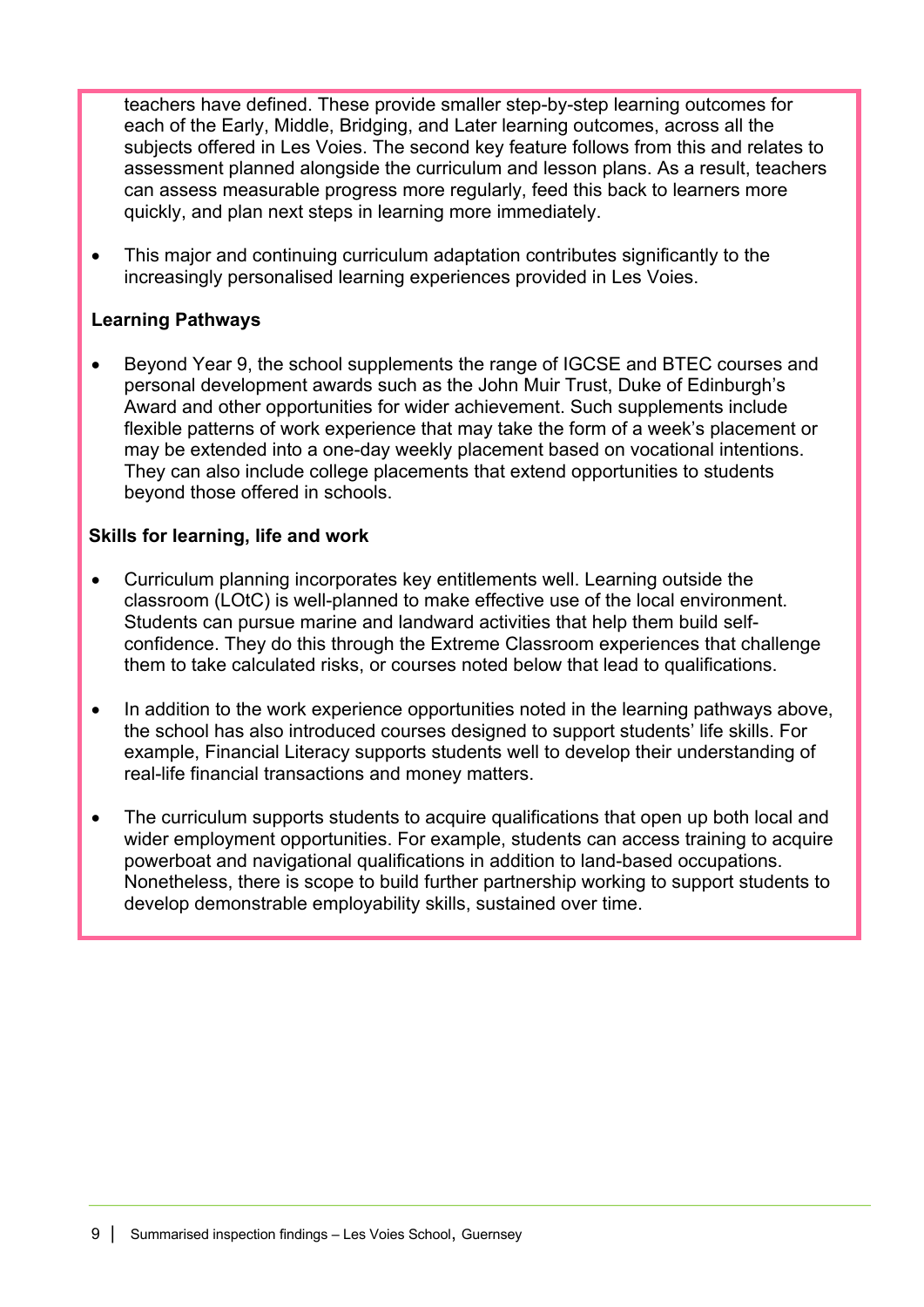# **2.7 Partnerships: theme 1 – The development and promotion of partnerships**

- High quality partnership working with stakeholders is a key strength of the school and service which is leading to improvements in students' wellbeing and attainment. Partners are generally clear about the vision, values and aims of the service which puts the needs of students very firmly at the centre of joint planning. A significant number of parents and carers feel that the high levels of commitment shown by partners and the school has helped their children to return to school and this has had a positive impact on their family life.
- Parents of school students and those who are supported by outreach mentors are very positive about the support their children receive from school and service staff. They say that the headteacher, teachers and other members of staff are always willing to make time for them. They value the help and support they receive in dealing with other agencies and find the information gained at parent workshops on social, emotional and mental health issues very helpful. Above all, they remark upon the improvements to their children's attitude to school and their confidence and willingness to attend school. These improvements have had a marked and positive impact on their family life.
- Students are encouraged to share their views about their experiences of the school through review meetings. Where they are unhappy with any aspects of provision, their complaint will be followed up. The school's Junior Leadership Team (JLT) meets regularly with a member of staff to share their views on school matters. They have initiated and organised a school tuck shop and fundraising events including a swimmarathon and a fishing competition to buy new furniture, a water cooler and games for the breakroom.

# **2.1: Safeguarding**

• The school submitted self-evaluation information related to child protection and safeguarding. Inspectors discussed this information with relevant staff and where appropriate, children and young people. In addition, inspectors examined a sample of safeguarding documentation. Areas for development have been agreed with the school and Education Services.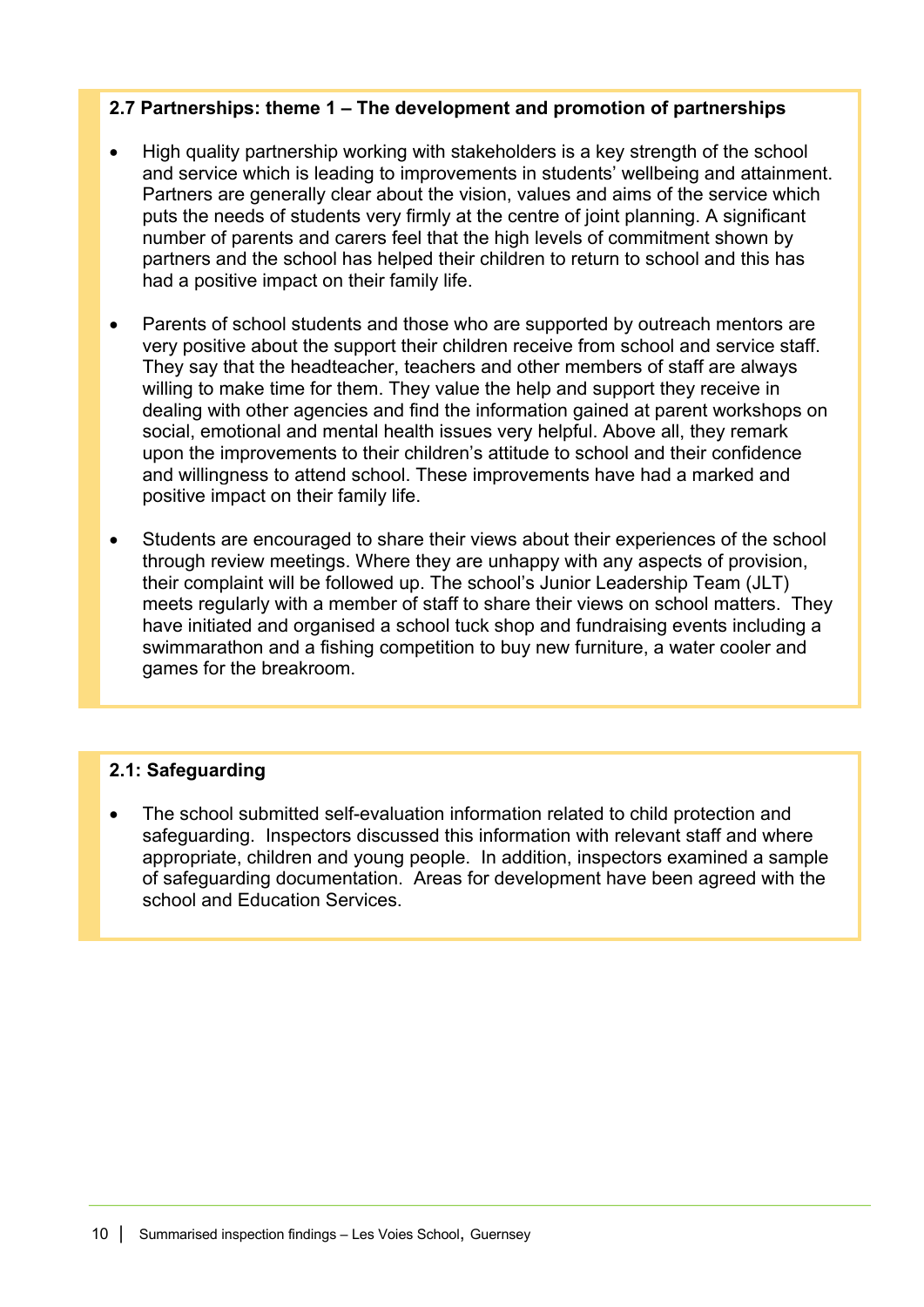# **3.1 Ensuring wellbeing, equality and inclusion very good**

This indicator focuses on the impact of the school's approach to wellbeing which underpins children and young people's ability to achieve success. It highlights the need for policies and practices to be well grounded in current legislation and a shared understanding of the value of every individual. A clear focus on ensuring wellbeing entitlements and protected characteristics supports all learners to maximise their successes and achievements. The themes are:

- *Wellbeing*
- *Fulfilment of statutory duties*
- *Inclusion and equality*

# **Wellbeing**

- Ensuring the wellbeing of students is central to the work of Les Voies. The school has developed unique and carefully considered approaches along with its partners which are improving the wellbeing of almost all students across the school community. Stakeholders know that learning within a caring and safe environment is the central focus of the school's work.
- Personalised learning experiences are providing very good opportunities for students to learn to manage risks in real life situations. Programmes aimed at developing resilience through activities outdoors and in the community are increasing students' ability to work with others and improving their self-confidence and perseverance skills.
- Commendably, the school has developed analytical and rigorous approaches to monitoring students' wellbeing across the whole school and uses this data very effectively to adapt student planning to meet their needs. As a result, staff can demonstrate clearly when students feel safe and respond promptly when concerns arise and adapt students' plans accordingly.
- Across the service, relationships between students and staff are very positive. Almost all students feel valued and respected by staff and their views are routinely taken into account in planning support. Overall, learning environments are caring and nurturing with predictable, consistent approaches aimed at anticipating and preventing incidents arising. These positive climates for learning are supporting most students to re-engage with education, often after significant interruptions in their learning.
- Almost all students feel safe and indicate they have an adult in the service whom they can talk to about any concerns or worries. Senior students' attendance is low. Overall, however, students' attendance is showing improvement. Service staff work closely with mainstream schools, modelling highly effective practice and supporting class teachers to meet students' needs more effectively and build trusting relationships. This is effectively supporting students to remain or reintegrate in mainstream schools.
- All staff and partners have a sound knowledge of students' individual circumstances. They model positive behaviour and remain calm and patient in their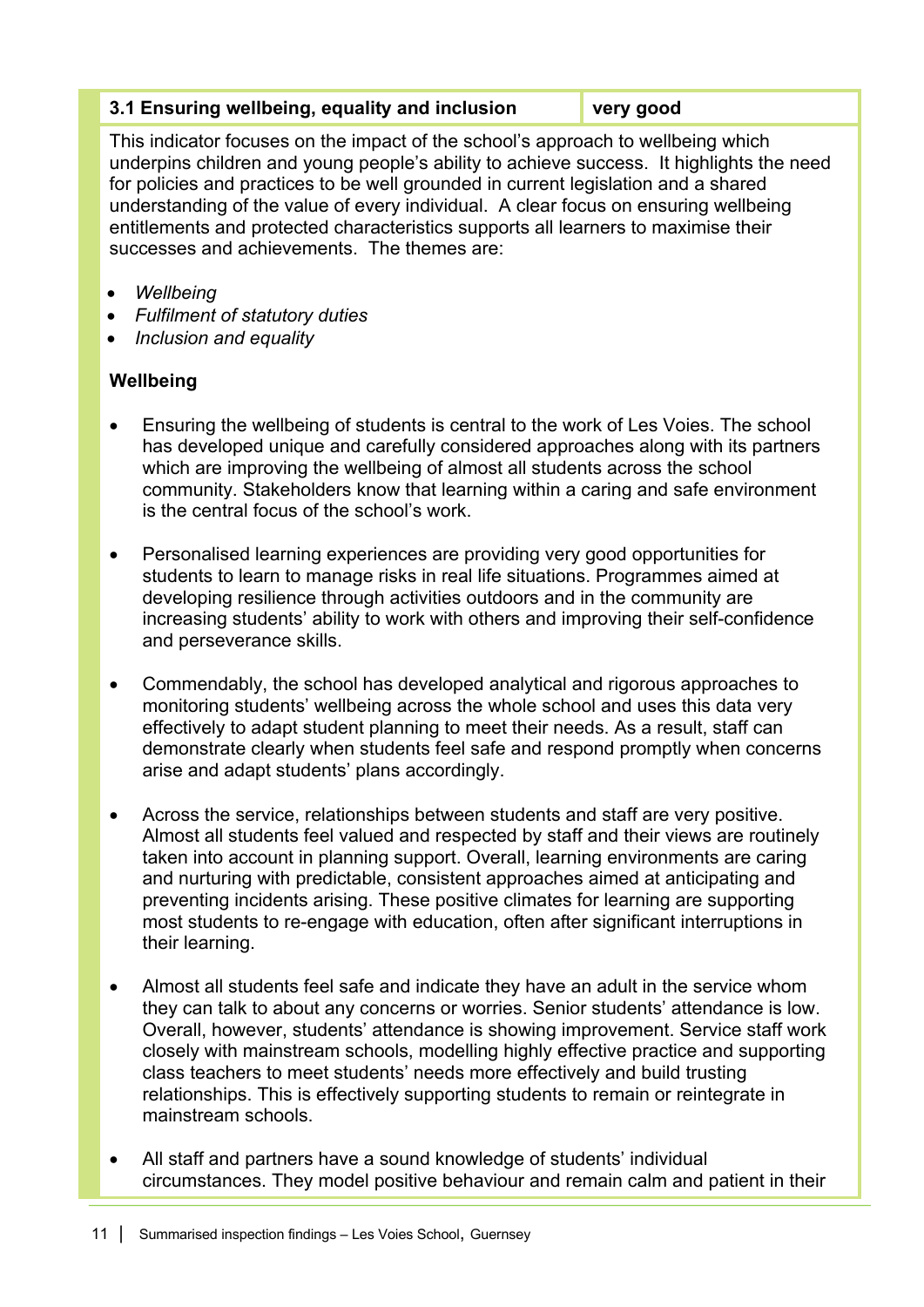interactions with learners. Well-designed individual plans provide strategies to support learners to make progress in their learning and behaviour. Staff are skilled in managing students' anxieties and intervene quickly when they show signs of distress or challenging behaviour. Their patience and persistence ensure that students are often able to re-engage quickly with learning.

- Most students feel that the school is teaching them to make healthy choices and to be active. For example, learners at all stages enjoy creating recipes and preparing food. As well as providing daily opportunities to prepare and eat a range of healthy foods, eating together develops students' social skills. Students know how to keep themselves safe through learning how to stay safe online and within the community in personal, social and health education (PSHCE). This is well supported by partners and visiting speakers.
- Students are learning to manage risks in real life situations and work collaboratively through increasing opportunities to learn and achieve outdoors. For example, they improve their physical fitness and achieve awards in sailing, swimming, and a range of local activities including paddle boarding, wall climbing, powerboating, fishing and coasteering. The school is looking to further extend opportunities to promote healthy lifestyles and recognise students' achievements outdoors and in the community.

# **Fulfilment of statutory duties**

- The school actively complies with its statutory duties in its approaches to safeguarding students' welfare through clear, well established processes. All staff and partners undertake mandatory professional learning around child protection procedures. This ensures that staff can respond quickly to concerns arising and recognise the important role they play in ensuring that students are safe.
- The school and service have a very clear focus on meeting the needs of students who are at greatest risk including looked after children. Staff work in a variety of ways to build their capacity to meet the needs of their most challenging learners. This has increased staff's confidence in meeting the social, emotional and mental health needs of students in mainstream and reduced referrals to the service. As a result, senior managers and staff are able to focus on referrals for the most vulnerable students.

# **Inclusion and equality**

- The school has successfully developed an ethos and culture of inclusion, participation and positive relationships. Almost all students and families feel that they are supported to do their best and treated with respect. This is helping students to re-engage with education. As a result, the attainment of almost all students is improving from placement and increasing numbers of students are now on college pathways. The school is now meeting the criteria as a Rights Respecting School. Students have opportunities to share their views with staff and managers through planning meetings and the Junior Leadership Team.
- The school has clear procedures to support students to reflect on their behaviour following any incidents arising in the school. This includes a return to school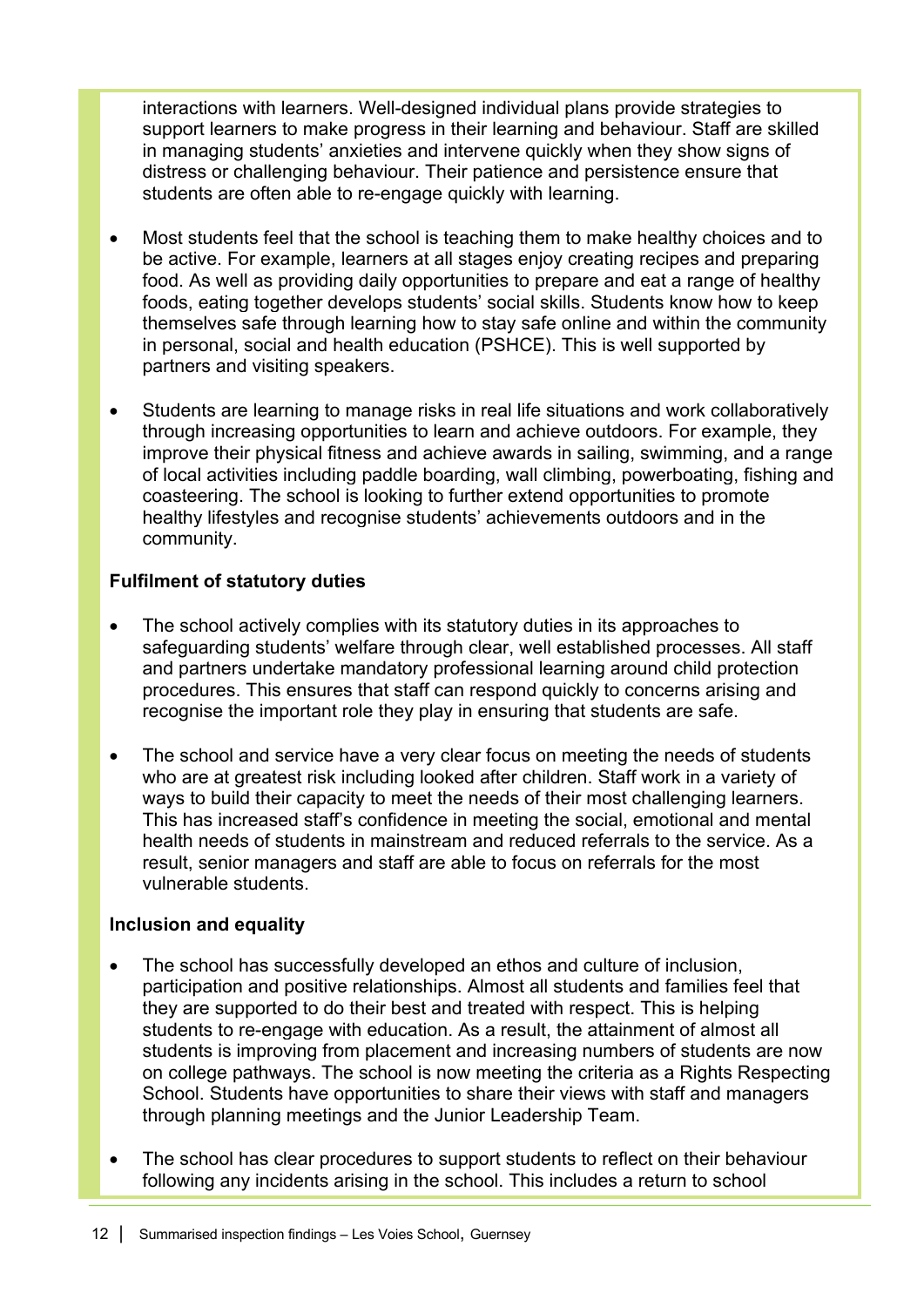interview with students and their parents/carers. However, in some cases parents and carers experience difficulties in attending meetings due to other commitments. This can sometimes delay students' return to school.

• Students recognise aspects of diversity through PSHCE courses and celebrate their own achievements and those of their peers in assemblies. In learning activities, students in the middle school show a very good understanding of issues around racism in football in English through debating. In humanities, they celebrate different religious customs and learn about the challenges facing various groups in society including those who are disabled. Visiting partners such as SHARE support young people to understand gender and LGBT issues. The school is planning to develop this area.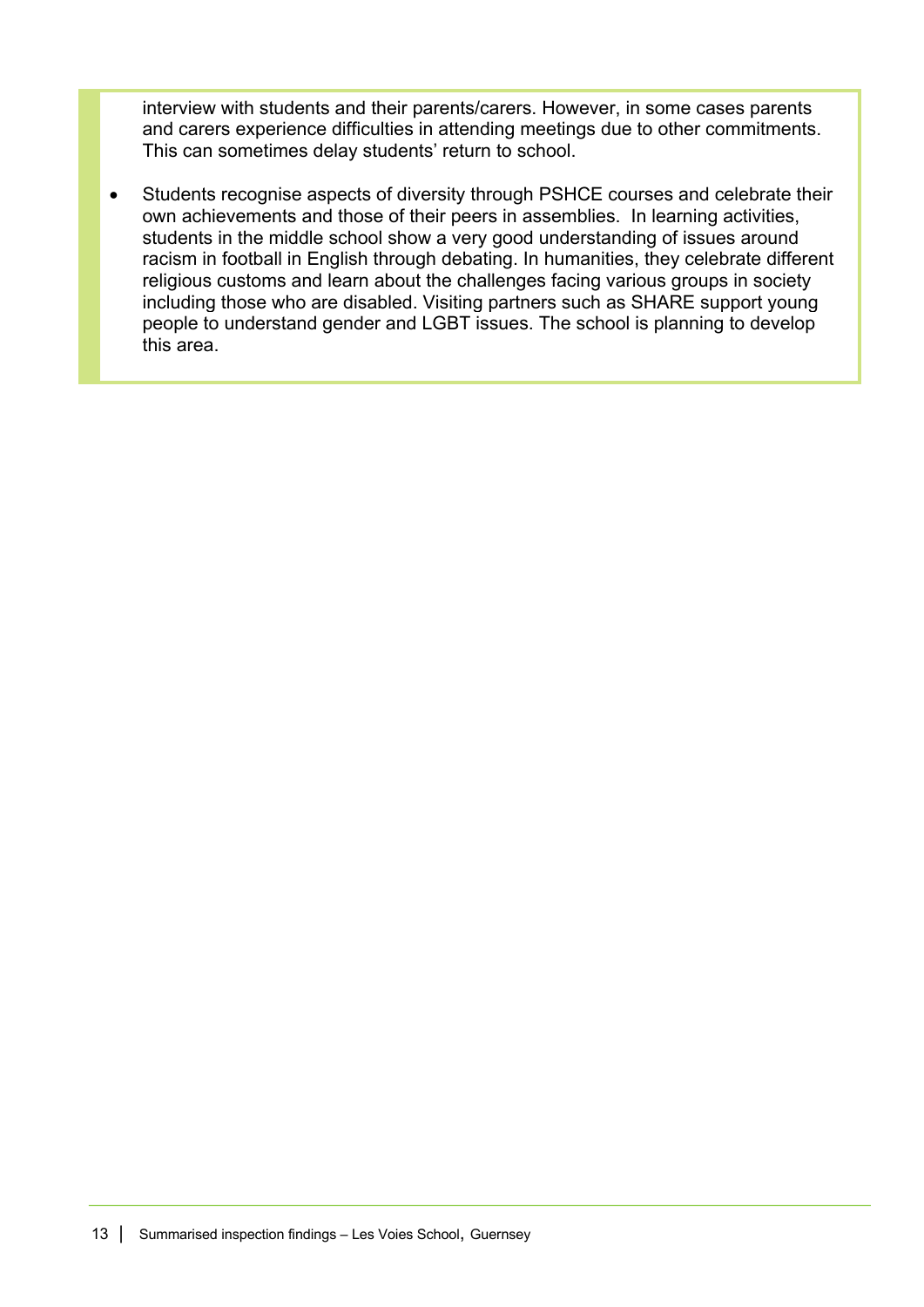#### **3.2 Raising attainment and achievement good**

This indicator focuses on the school's success in achieving the best possible outcomes for all learners. Success is measured in attainment across all areas of the curriculum and through the school's ability to demonstrate learners' achievements in relation to skills and attributes. Continuous improvement or sustained high standards over time is a key feature of this indicator. The themes are:

- *Attainment in literacy and numeracy*
- *Attainment over time*
- *Overall quality of learners' achievement*
- *Equity for all learners*

# **Attainment in literacy and numeracy**

- Over the last three years students made good progress from their starting points in literacy and satisfactory progress in numeracy. Most Key Stage 4 students gained an A\*-G IGCSE or equivalent award in English and the majority gained an A\*-G IGCSE or equivalent award in mathematics. The school's data show that most Key Stage 2 and Key Stage 3 students made better than expected progress in literacy from their starting points over the last two years. The majority made better than expected progress in numeracy over this period.
- The outreach team has supported and advised primary and secondary school staff in the partner schools to improve their students' literacy and numeracy skills. This has been achieved through service staff skilfully addressing the social, emotional and mental health issues presented by these students and working collaboratively with mainstream staff to model and share good practice.

# **Literacy**

# *Talk and listening*

• Across the school, almost all students feel confident within the small group setting to respond to questions and contribute their views, sometimes very articulately, in class discussions. There are some missed opportunities for students to lead on talking and listening activities such as sharing research or views on a particular topic of interest to them and responding to questions and comments from peers.

# *Reading*

• All students have regular opportunities to read for enjoyment and apply their reading skills in real life contexts such as cookery recipes and photography briefs, advertisements and researching information. The majority of students in the middle school and most at the senior stage can identify common language devices and their impact on meaning and understand how language can be used to create a particular effect.

# *Writing*

• Students can develop and organise their ideas and responses in writing when teachers provide them with very helpful picture cues and scaffolded approaches. At the middle stages, a few students are beginning to develop a range of techniques for planning writing and a few at the senior stages can write for a range of real-life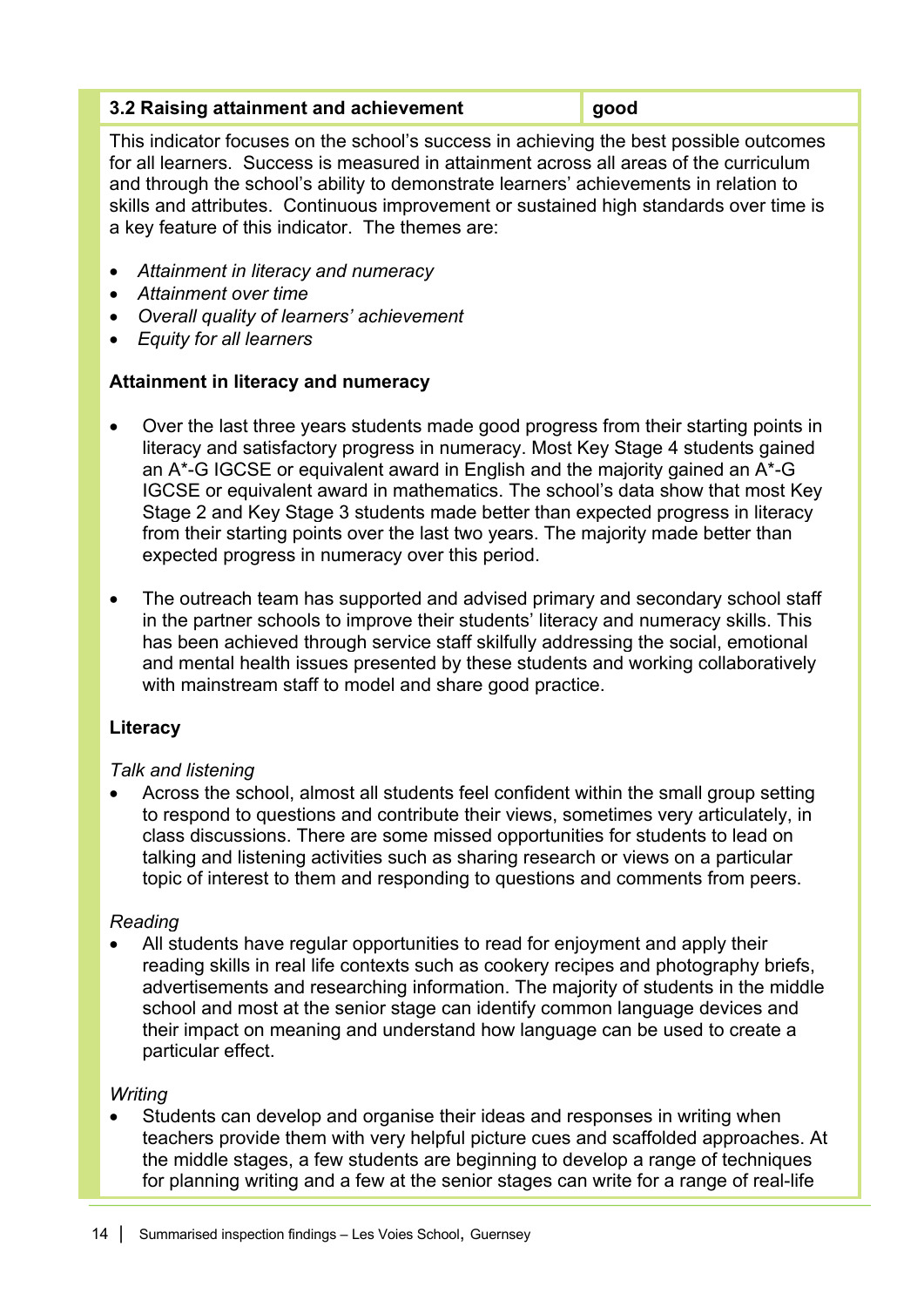purposes including letters, recipes and reports and forms. There is scope to improve writing by increasing opportunities for self and peer evaluation of writing such as proof reading their own and others' work. Younger students are not always clear about what skills they are working to improve and would benefit from an easy reference note of their own areas for improvement in, for example, their notebook.

# **Numeracy**

- Most students have considerable gaps in their numeracy knowledge and skills due to long periods of interrupted learning. Most are now developing and consolidating their skills in addition, subtraction, multiplication and division. They show increasing confidence in estimation, rounding and working with money as they progress through the school. At each stage students have opportunities to apply and consolidate their numeracy skills in other curricular areas.
- Students' skills in handling percentages, fractions and decimals varied considerably at each stage. They are improving their skills in handling data. For example, in Key Stage 2, students can accurately interpret pictograms and Venn diagrams; and in Key Stage 3, students can calculate speeds, plot and interpret these data on line graphs.
- At each stage, students' problem solving and investigative skills are less well developed. In most classes, students find it difficult to solve mathematical problems when they are expressed in words or when problems can only be solved by working through several stages. This is often as a result of limited confidence and resilience.

# **Attainment over time**

- Over the last three years the school has been able to improve the range and number of qualifications gained by students at the end of Key Stage 4. The number of students in Year 11 is small and this number has varied over this period from 14 to 8. Students have attended the school for different lengths of time and arrived with various levels of prior attainment. Nevertheless, students typically leave the school with a cluster of six to twelve IGCSE and BTECH awards which can include A\*-G passes in English and mathematics. Those who are not able to achieve IGCSE awards in English complete Adult literacy awards at Entry Levels one, two and three. ABC awards are also gained in hospitality and in art.
- The progress made and qualifications gained by Key Stage 4 students in English, mathematics and science depend very much on the provision and continuity of specialist teaching. Gaps in the appointment of specialist science staff have had an adverse effect on science results.
- The school's detailed tracking system enables teachers and leaders to monitor closely the attainment of students throughout the school from Key Stage 2 to Key Stage 4. This has enabled the school to provide specific interventions in literacy and numeracy to address students' barriers to learning.
- The outreach team has worked successfully with the other schools on a flexible and needs-driven basis. This arrangement has enabled Les Voies staff to respond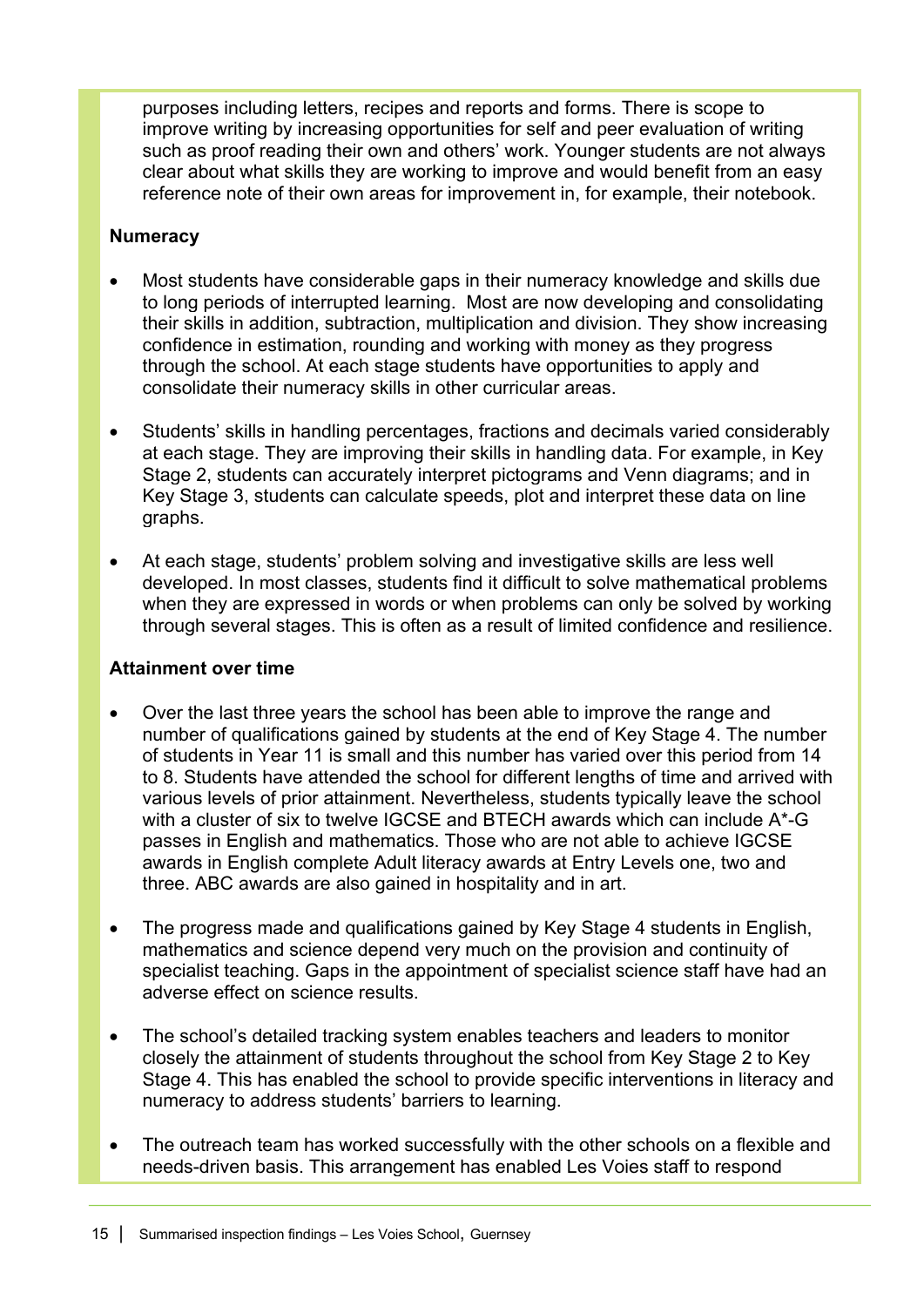quickly to short term needs to tackle students' immediate social, emotional and mental health crises. The result of these interventions by Les Voies staff is that students have been able to refocus quickly on learning in the mainstream setting.

# **Overall quality of learners' achievement**

- Across the school, students develop confidence, teamwork skills and resilience through a wide range of activities. They are very successful in a variety of challenges set in school and the wider community. In the House competitions, they work very well in groups to manage resources, solve problems, apply some of what they have learned in lessons and create complex constructions, such as a Viking longship.
- Beyond the school, a few students each year take on particularly challenging experiences within the Extreme Classrooms Project and develop resilience and skills for lifelong success from sailing and potholing. There have been notable successes in national art and photography competitions and one student won the prestigious E. J. Blight Award for overcoming adversity. Some students take on responsibilities by representing others' views as a member of the JLT. Others help to prepare and serve the Christmas lunch for the whole school.
- Students make an effort to help others through their support for local charities such as the Teenage Cancer Trust, Dogs Helping Kids and the GSPCA. The school basketball team represented the school successfully in the league.
- All students take part in the school's outdoor education programme, achieving accredited success including John Muir awards, the Duke of Edinburgh's bronze award, powerboating, sailing and navigation qualifications.

# **Equity for all learners**

• The school has developed a very inclusive culture which strives for 'The Amazing Everyday'. School and service staff support all students to push themselves to achieve their utmost. All staff take very good account of the factors which create barriers to progress for their students. The school is successful in helping young people prepare for life after school. Almost all go on to college or into employment.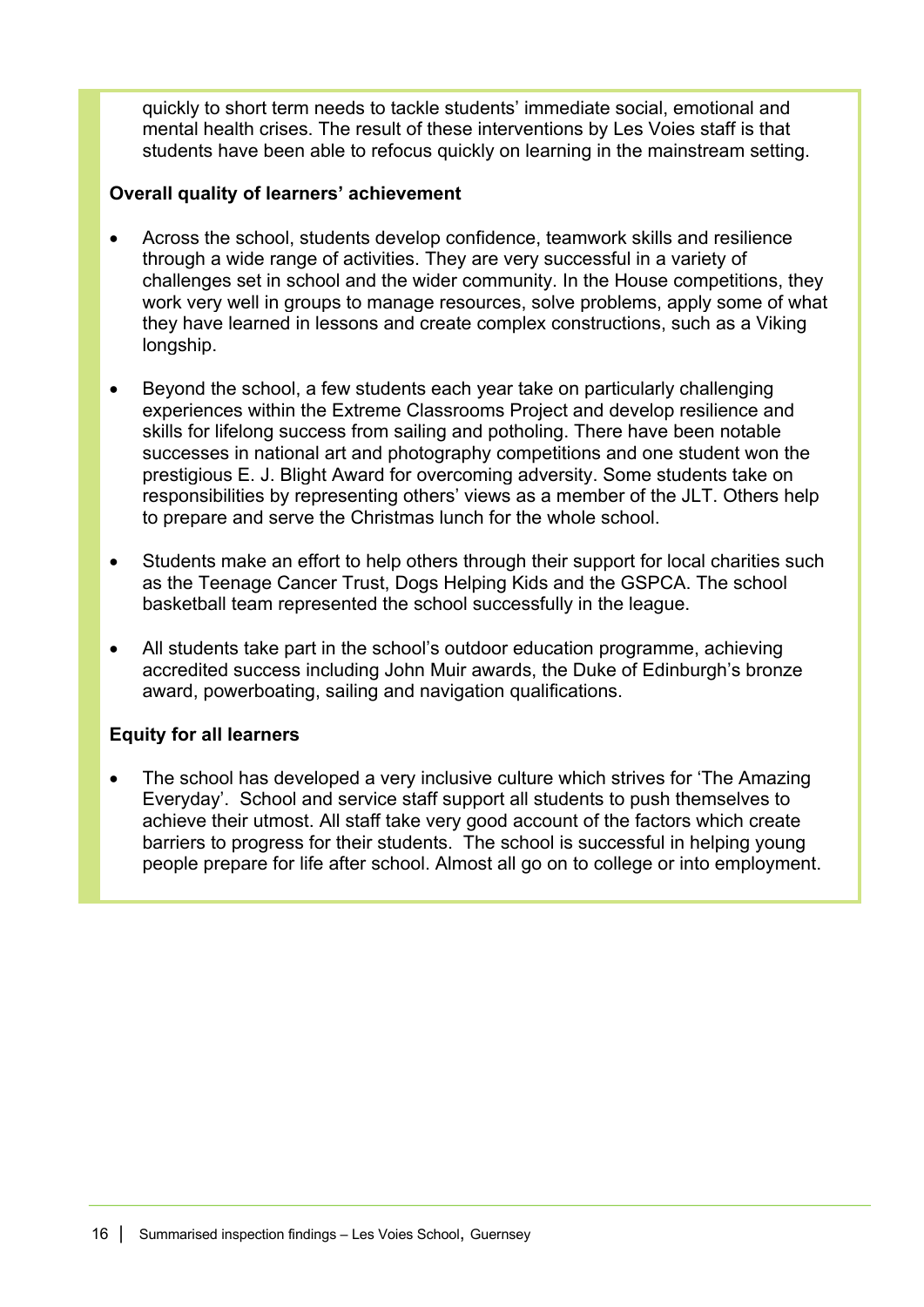# **Particular strengths of the school**

- The leadership provided by the headteacher which has resulted in a transformational change to the culture and practice of supporting students in Guernsey with social, emotional and mental health issues.
- The positive and beneficial partnership working established by the school with parents, other schools, supporting agencies and a range of organisations on the island.
- The impact of the school and outreach staff on the lives of families with children and young people who experience social emotional and mental health issues.
- The knowledge and skills of LSAs and the support and care they provide for students in class.
- The school's approach to enhancing the skills of teachers through coaching, peer evaluation and support.

# **Agreed areas for improvement**

- Build on current good practice in teaching and provide more imaginative contexts which engage students more effectively in learning.
- Share with students their individual targets used by teachers when planning lessons.

# **What happens at the end of the inspection?**

We are satisfied with the overall quality of provision. We are confident that the school's self-evaluation processes are leading to improvement. As a result, we will make no further visits in connection with this review. As part of its arrangements for reporting to parents on the quality of education, Education Services will inform parents about the school's progress.